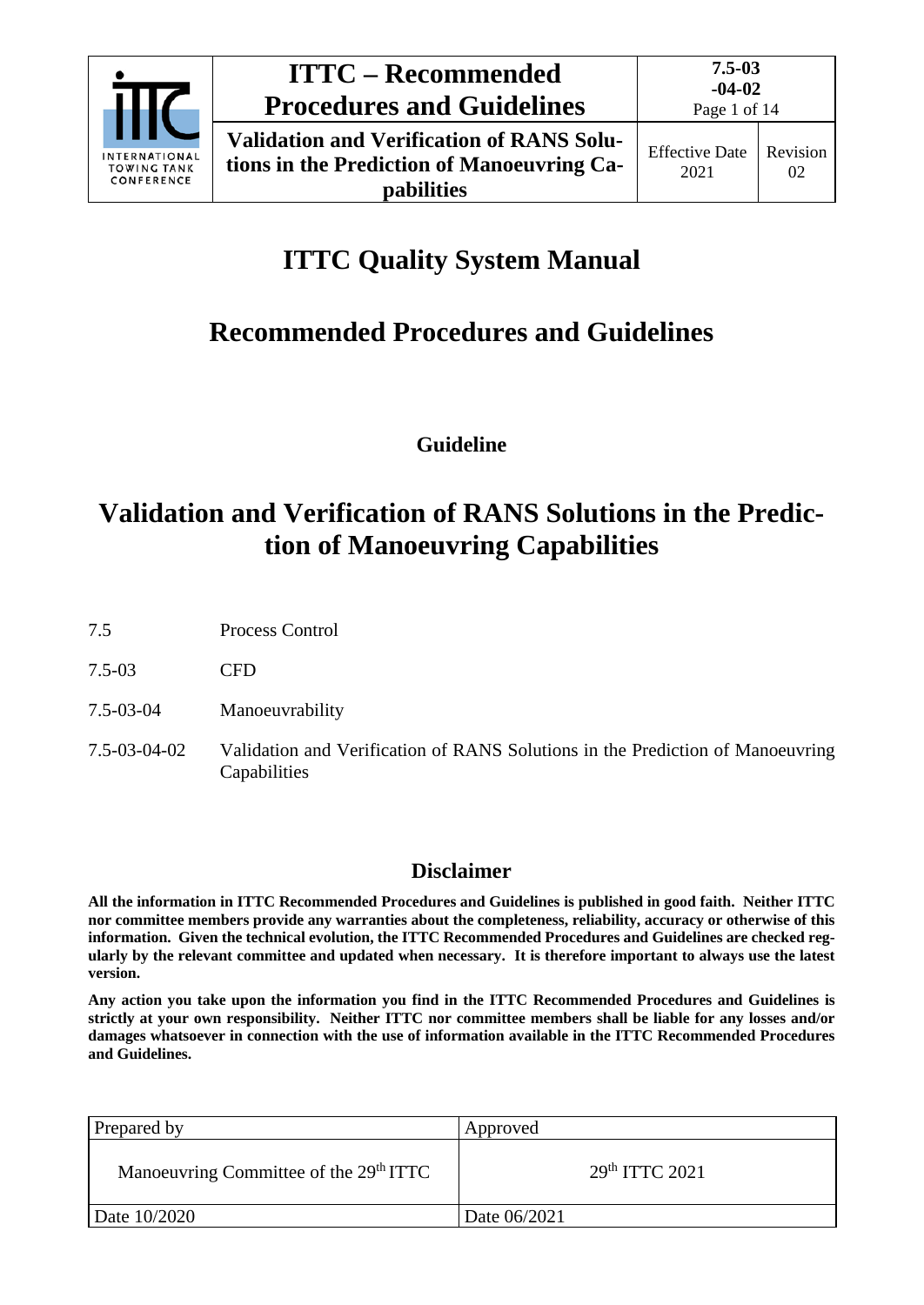

# **ITTC – Recommended Procedures and Guidelines**

**Validation and Verification of RANS Solutions in the Prediction of Manoeuvring Capabilities**

# **Table of Contents**

|    |     | 1. PURPOSE OF GUIDELINE3              |
|----|-----|---------------------------------------|
| 2. |     | <b>VERIFICATION OF SIMULATIONS</b>    |
|    |     | OF CAPTIVE MOTIONS 4                  |
|    | 2.1 |                                       |
|    |     | 2.2 Steady straight-line motions4     |
|    | 2.3 | Dynamic harmonic motions5             |
|    |     | 2.4 Steady circular motions 7         |
| 3. |     | <b>VERIFICATION OF DIRECT</b>         |
|    |     | <b>SIMULATION OF FREE RUNNING</b>     |
|    |     |                                       |
|    |     |                                       |
|    |     |                                       |
|    |     | 3.3 Grid and time step uncertainties9 |
|    |     |                                       |

| 4. |     | <b>VERIFICATION FOR</b>               |
|----|-----|---------------------------------------|
|    |     | <b>SIMULATIONS IN CONFINED AND</b>    |
|    |     | RESTRICTED WATER11                    |
|    |     |                                       |
|    |     |                                       |
|    |     | 4.3 Multiple reference frames11       |
|    |     | 5. VALIDATION OF SIMULATIONS.12       |
|    |     |                                       |
|    |     | 5.2 Steady straight-line and circular |
|    |     |                                       |
|    |     | 5.3 Dynamic harmonic motions 12       |
|    | 5.4 | Free running manoeuvres13             |
|    | 6.  |                                       |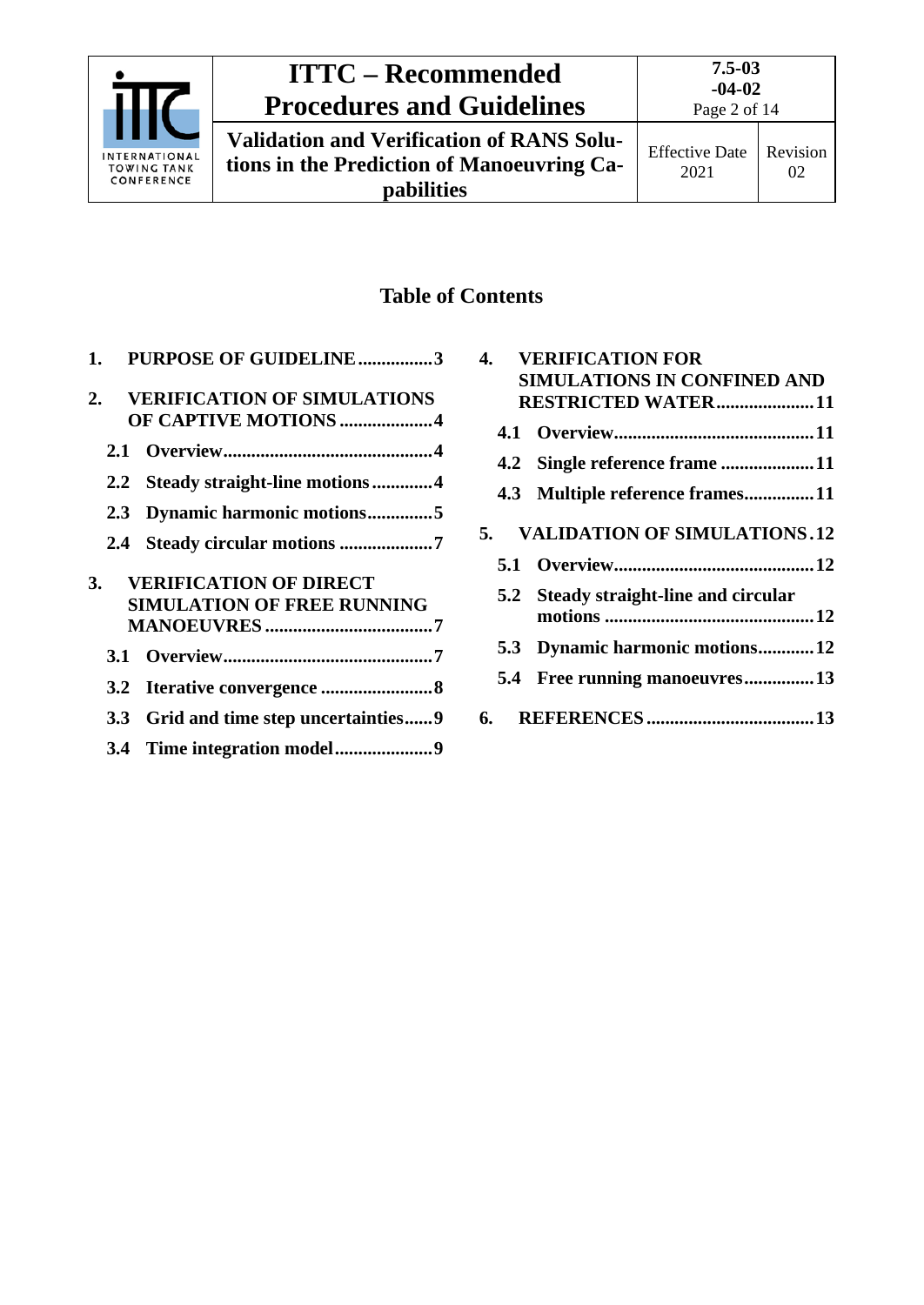

# **V&V of RANS Solutions in the Prediction of Manoeuvring Capabilities**

## <span id="page-2-0"></span>**1. PURPOSE OF GUIDELINE**

The purpose of this document is to give guidelines for the Verification and Validation (V&V) of numerical RANS based simulations of manoeuvring capabilities. Two different situations are taken into account:

- *I. simulations of captive motion*
- *II. simulations of free running manoeuvres*

In the first case, the goal is the prediction of the hydrodynamic forces and moments acting on the ship during prescribed motions, which currently is a widely used approach. In the second case, focus is on prediction of the trajectory when the self-propelled ship is free sailing; only controlled by its control surfaces or other steering devices. This procedure gives guidelines for classical IMO manoeuvres, e.g. zig-zag and turning circle, but the principle can also be applied to more general cases.

In the present guideline the verification covers estimation of the simulation uncertainty, while the validation covers the comparison between computations and measurements taking into account both the simulation and measurement uncertainties. Specific methods for estimation of experimental uncertainty for captive and free running model tests are described in QM7.5-02-06-04 "*Uncertainty Analysis for Manoeuvring Predictions based on Captive Manoeuvring Tests*" and QM7.5-02-06-05, "*Uncertainty Analysis for free running manoeuvring model tests*", respectively and will not be treated in this guideline.

QM7.5-03-01-01 "*Uncertainty Analysis in CFD, Verification and Validation Methodology*  *and Procedures*" provides the general methods to estimation of numerical errors and uncertainties, i.e. verification methods. Where possible, the present guideline utilizes this general theory in connection with the manoeuvring related application.

**Verification** is the process for assessing the numerical uncertainty *USN* and, if the conditions permit, the estimation (both in sign and value) of the simulation numerical error  $\delta_{SN}(t_i)$  and the uncertainty in this estimation. Assuming that round-off errors are negligible, the numerical error is decomposed into contributions from iterative convergence  $\delta_l(t_i)$ , grid convergence  $\delta_G(t_i)$ , time step convergence  $\delta r(t_i)$  and other parameters  $\delta P(t_i)$ :

$$
\delta_{SN}(t_i) = \delta_I(t_i) + \delta_G(t_i) + \delta_T(t_i) + \delta_P(t_i)(1)
$$

Correspondingly the numerical uncertainty is then given by:

$$
U_{SN}(t_i) = U_I(t_i) + U_G(t_i) + U_T(t_i) + U_P(t_i)
$$
\n(2)

which assumes that the uncertainties are independent. This assumption will be used for all summations of numerical uncertainties in the procedure.

**Validation** is the process where benchmark experimental data *D* and simulation data *S* is compared in order to estimate validation uncertainty *UV* and possible numerical modelling errors.

The comparison error *E* is defined as the difference between the experimental data *D* and the simulation value *S* (eventually the corrected value *SC*):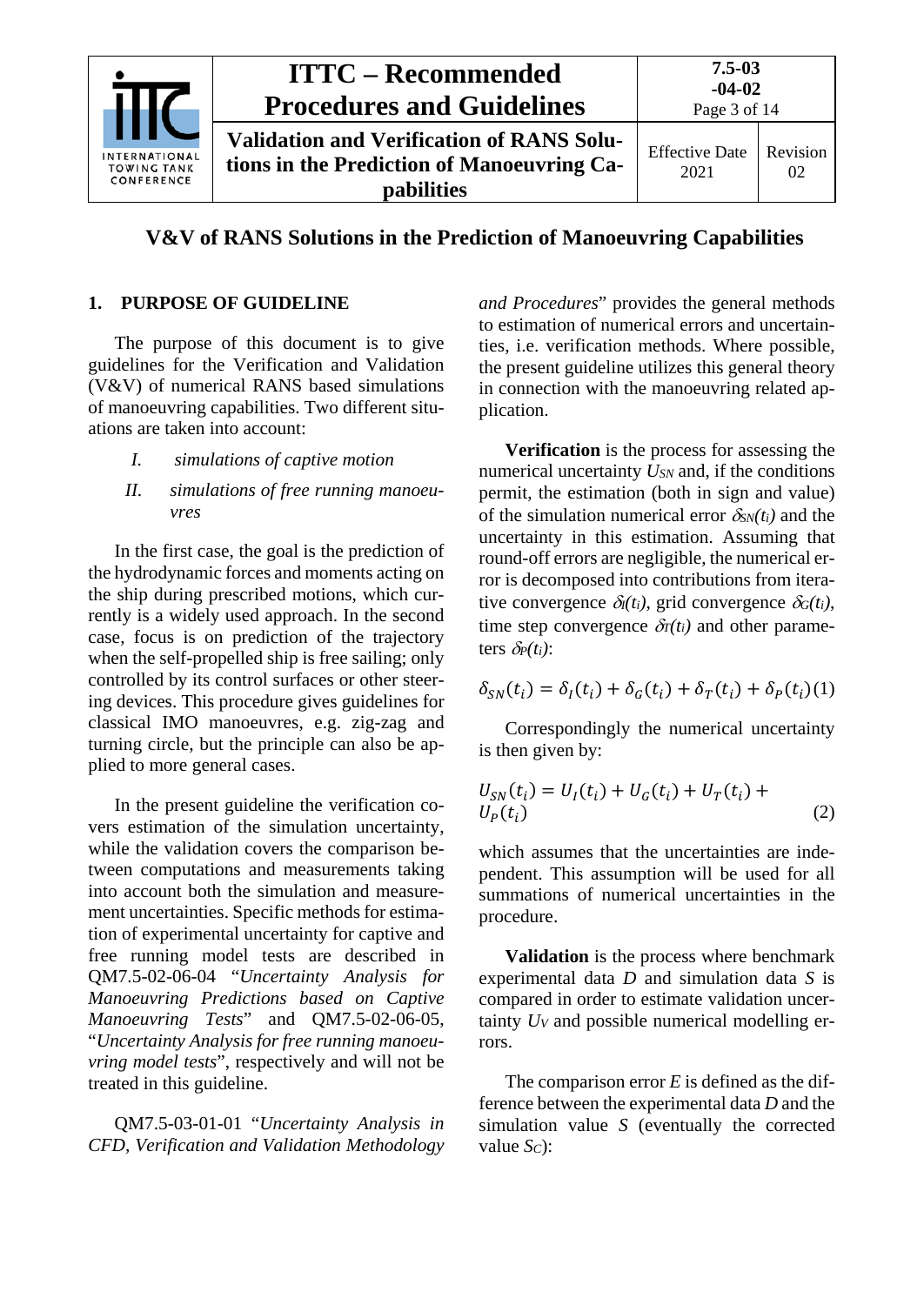

| <b>TIONAL</b><br><b>GTANK</b><br><b>RENCE</b> | <b>ITTC – Recommended</b><br><b>Procedures and Guidelines</b>                                                       | $7.5 - 03$<br>$-04-02$<br>Page 4 of 14 |                       |
|-----------------------------------------------|---------------------------------------------------------------------------------------------------------------------|----------------------------------------|-----------------------|
|                                               | <b>Validation and Verification of RANS Solu-</b><br>tions in the Prediction of Manoeuvring Ca-<br><b>pabilities</b> | <b>Effective Date</b><br>2021          | <b>Revision</b><br>02 |

$$
E(t_i) = D(t_i) - S(t_i) = \delta_D(t_i) - (\delta_{SM}(t_i) + \delta_{SN}(t_i))
$$
\n(3)

The validation uncertainty  $U_V$  is defined as:

$$
U_V^2(t_i) = U_{SN}^2(t_i) + U_D^2(t_i) + U_{input}^2(t_i)
$$
 (4)

The numerical simulation is validated at level of *UV* when the simulation error is:

$$
|E(t_i)| < U_V(t_i) \tag{5}
$$

Here everything is written as a function of time, but, of course, this definition can be applied either for L2 norm values, time instant values or harmonics, depending on how the analysis is carried out (QM7.5-03-01-01).

## <span id="page-3-0"></span>**2. VERIFICATION OF SIMULATIONS OF CAPTIVE MOTIONS**

#### <span id="page-3-1"></span>**2.1 Overview**

The captive motions cover Planar Motion Mechanism (PMM) test and Circular Motion type test (CMT).

The PMM test consists of two types of tests; the static straight-line test (static drift, static rudder etc.) and the dynamic harmonic motion test (pure sway, pure yaw, etc.). In CFD simulations the first type is typically treated as steady computations and the hydrodynamic forces and moments will in this case just be constant numbers.

The second type of test is treated as transient computations, since the flow is not steady due to the dynamic motion of the ship. In this case the solver is run to converge on each time step. In this way the solution will show the development of the flow in time and the hydrodynamic forces and moments will be represented as time series.

Consequently, verification of the static simulations will be focused on constant force or moment values, while the dynamic simulations will cover verification of time series for forces and moments, either on time level or through Fourier Series.

In this guideline the numerical error  $\delta_{SN}$ will cover contributions from the iterative solution procedure and the grid for steady simulations and contributions from the iterative solution procedure, the grid and the time step size for transient simulations.

#### <span id="page-3-2"></span>**2.2 Steady straight-line motions**

The focus in the static captive tests is the computation of the hydrodynamic forces and moments, i.e. on the forces *X* and *Y* plus the yaw moment *N* for the 3DOF case and the forces *X* and *Y* plus yaw and heel moments *N* and *K* for the 4DOF case. For a given computed quantity *S*, for instance *Y*, the related numerical uncertainty must be estimated.

For the iterative component or the statistical convergence, the uncertainty can be estimated by means of the convergence history of the considered quantity, which typically shows some oscillations throughout the solution. The running mean  $RM<sub>o</sub>$  of the force or moment quantity is used to estimate $U_{I,Q}$ . Subscript Q represents *X*, *Y*, *N* or *K*. With  $RM_{Q,\text{max}}$  and  $RM_{Q,\text{min}}$  being the maximum and minimum of the running mean oscillations towards the end of the RM history, respectively, the iterative uncertainty can be estimated by

$$
U_{I,Q} = |{}^{1}\!/\!2(RM_{Q,\text{max}} - RM_{Q,\text{min}})| \tag{6}
$$

It can be noted that  $U_{I,0}$  can be reduced by running the simulation longer.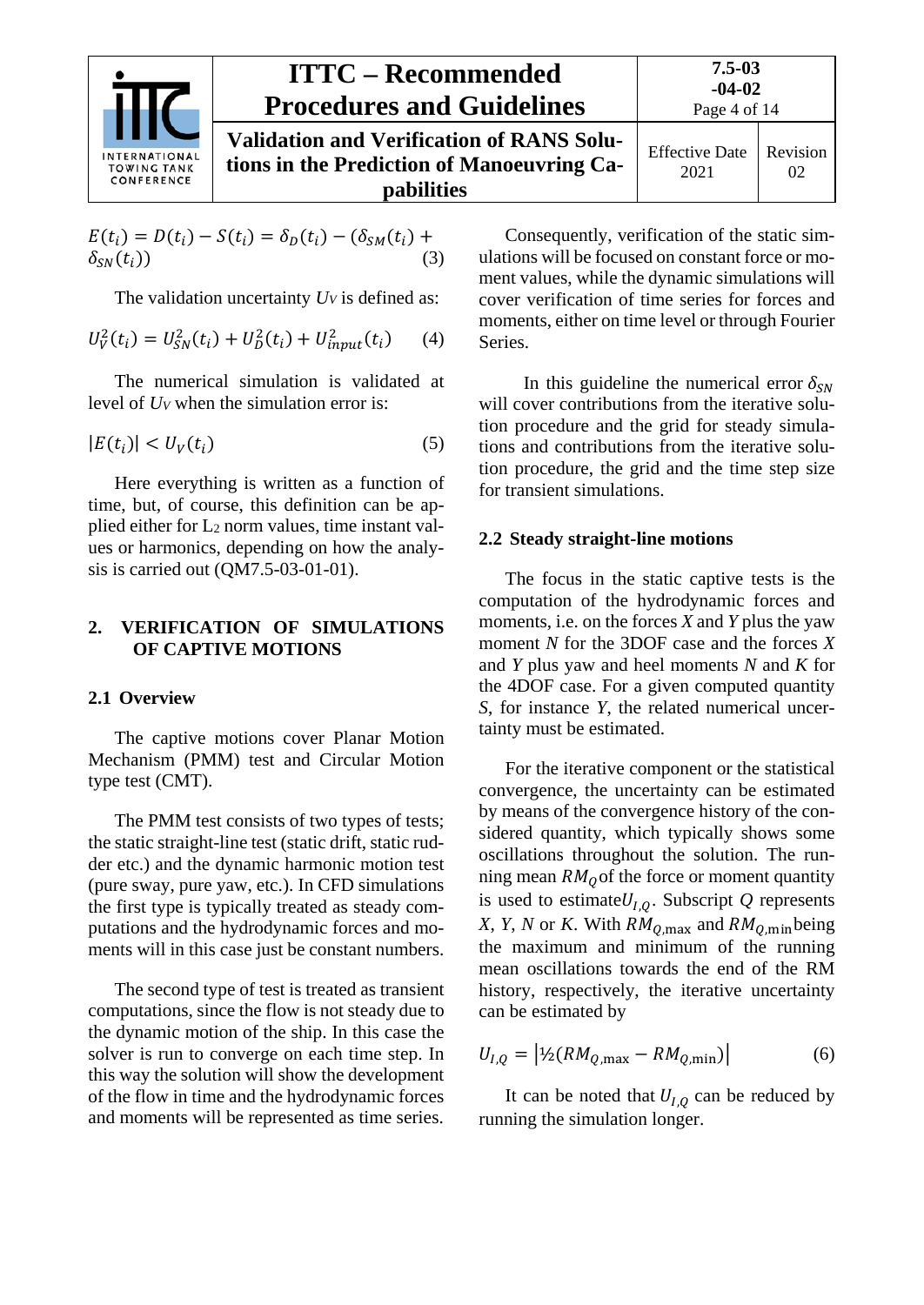

With respect to the grid uncertainty  $U_{G,0}$ , it is estimated according to the approach given in Section 4 of QM7.5-03-01-01. The procedure is based on grid convergence studies obtained with a minimum of three systematically refined grids, G1, G2 and G3. The relation between the cell sizes in the three grids is determined by  $r_c$  =  $\Delta x_{G2}/\Delta x_{G1} = \Delta x_{G3}/\Delta x_{G2}$ , which is the grid refinement factor. Using  $r_G = 2$ , means that the cell size is doubled between grids, but it often results in some of the grids becoming either too coarse or too fine. Instead it is recommended to use  $r_G = \sqrt{2}$ instead. Usage of  $r_G$  values smaller than  $r_G = \sqrt{2}$  is possible, but it may be difficult to obtain grid convergence due to very small changes in solutions between grids.

The changes in solutions between coarse and medium grids,  $\varepsilon_{G_3}$  =  $S_{G_3}$  –  $S_{G_2}$ , and between medium and fine grid,  $\varepsilon_{G_2} = S_{G_2, Q}$  –  $S_{61,0}$ , are used to calculate the convergence ratio  $R_{G,Q} = \varepsilon_{G_2}^2 / \varepsilon_{G_3}^2$  fo any simulated force or moment quantity Q. Based on this, three conditions can occur:

i)  $0 < R_G < 10 < R_{G,0} < 1$ , grid convergence,

- ii)  $R_{G,Q} < 0$ , oscillatory convergence and
- iii)  $1 < R_{G,0}$ , grid divergence.

In condition iii) no uncertainty can be estimated. This could indicate that even finer grids should be used. In condition ii) the uncertainty is estimated by

$$
U_{G,Q} = |V_2(S_{G,Q,\text{max}} - S_{G,Q,\text{min}})|
$$
 (7)

where  $S_{G,0,\text{max}}$  and  $S_{G,0,\text{min}}$  are the maximum and minimum values of *S* obtained with the three grids. In some cases, a factor of safety can be used. In condition i) it is possible to use the generalized Richardson extrapolation in accordance with QM7.5-03-01-01.

With estimates for  $U_{I,O}$  and  $U_{G,O}$  the simulation uncertainty can be estimated for the relevant quantities based on

$$
U_{SN,Q} = U_{I,Q} + U_{G,Q}
$$
 (8)

Note that if grid error correction has been applied in the assessment of the grid uncertainty the following quantities must be applied for validation in section [5.2.](#page-11-2)

$$
Sc_Q = S_Q - \delta_{G,Q} \tag{9}
$$

<span id="page-4-0"></span>
$$
U_{ScN,Q} = U_{I,Q} + U_{Gc,Q}
$$
 (10)

#### **2.3 Dynamic harmonic motions**

In the CFD based simulations of the harmonic motions like the pure sway or pure yaw PMM conditions, the results are presented as time series of forces and moments.



<span id="page-4-1"></span>Figure 1 Grid uncertainty for the yaw moment.

In principle it is possible to do the verification at each instance of time, i.e. perform grid convergence studies at each time step. But usually it is difficult to obtain uncertainty estimates at all time steps with the methods in QM7.5-03- 01-01. [Figure 1](#page-4-1) shows an example for the KCS container ship from SIMMAN2008, Simonsen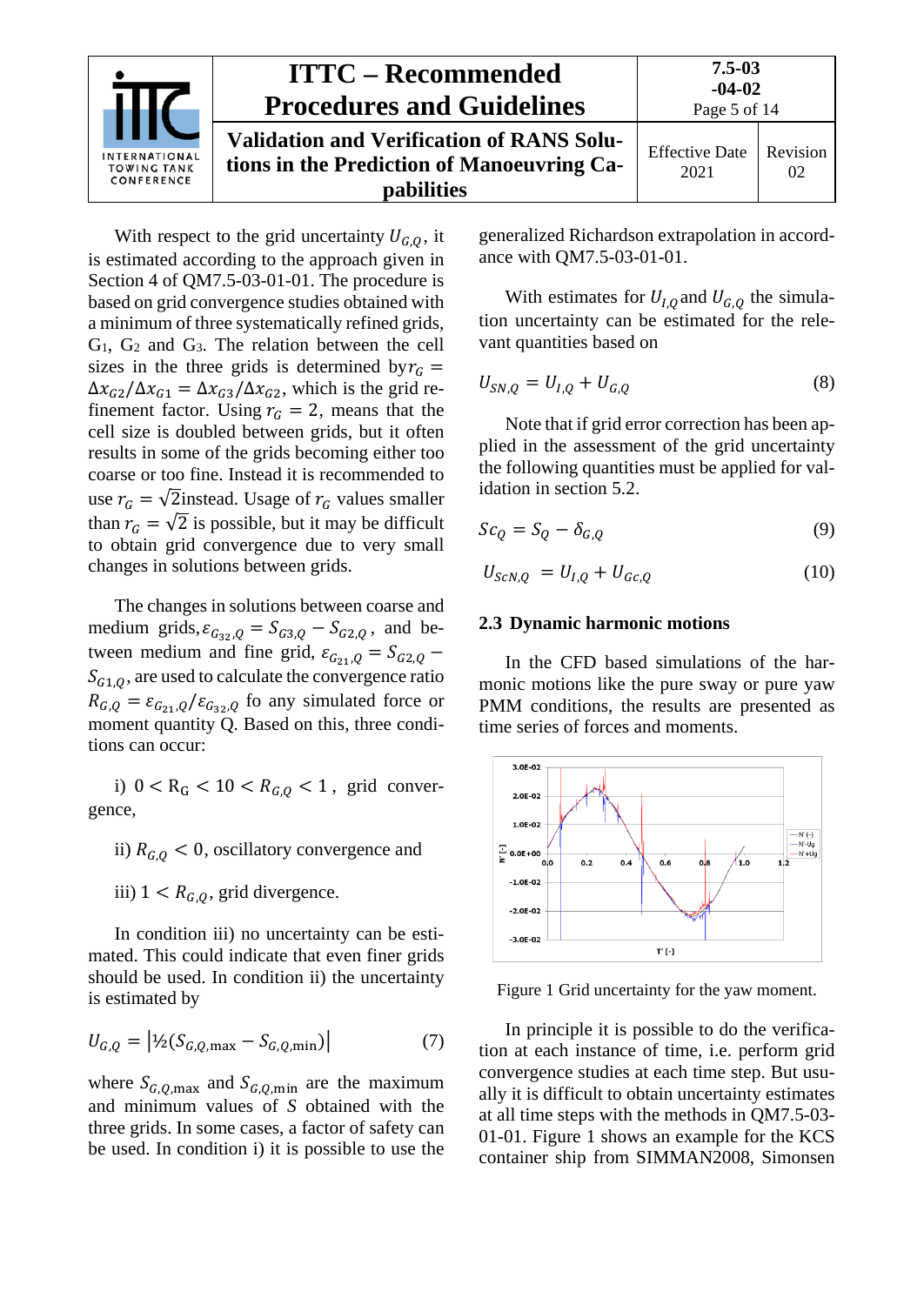|                                                   | <b>ITTC – Recommended</b><br><b>Procedures and Guidelines</b>                                                       | $7.5 - 03$<br>$-04-02$<br>Page 6 of 14 |                |
|---------------------------------------------------|---------------------------------------------------------------------------------------------------------------------|----------------------------------------|----------------|
| INTERNATIONAL<br><b>TOWING TANK</b><br>CONFERENCE | <b>Validation and Verification of RANS Solu-</b><br>tions in the Prediction of Manoeuvring Ca-<br><b>pabilities</b> | <b>Effective Date</b><br>2021          | Revision<br>02 |

and Stern (2008). The observed divergence and missing estimates are quite common over the considered PMM period *T*'.

Performing a time step study is not trivial, since only coinciding instances in time from the three studies can be covered. Further, same time intervals are required in the measurement for the validation. Finally, for the iterative component or the statistical convergence, it does not make sense to use the running mean to estimate the iterative uncertainty. The reason is that the motion dominated oscillations of the signal will give relatively large variation in the running mean even if subsequent periods of the signal are quite similar.

Instead of making the verification on the time series directly, it is recommended to approximate the time series of the forces and moments with Fourier Series, as it is done in Sakamoto (2009) and Sakamoto et al. (2012):

$$
F(t) = a_0 + \sum_{n=1}^{\infty} a_n \cos(n\omega t + \varphi_n)
$$
 (11)

where  $a_n$  is the  $n^{\text{th}}$  order Fourier harmonic and  $\varphi_n$  the corresponding phase angle. The idea is to select an order of the approximation that gives a good representation of the time series and then perform the verification on the Fourier coefficients and phases. With this approach both iterative, grid and time step studies can be performed. Note that the same order must be used for the measured data in the validation process.

For the iterative component, the uncertainty is estimated by means of the convergence history of the Fourier coefficients. The approach is based on marching harmonic analysis as presented in Yoon (2009). Here, the convergence history of the Fourier harmonics is estimated by applying Fourier analysis on a window covering a single period of the time series, and then stepping the window throughout the time series.

The running mean  $RM_{O,n}$  of the n<sup>th</sup> harmonic is used to estimate  $U_{l,0,n}$ . Subscript Q represents, *X*, *Y*, *N* or *K*, while *n* represent the order of the harmonic. With  $RM_{O,n,\text{max}}$  and  $RM_{O,n,\text{min}}$  being the maximum and minimum of the running mean oscillations towards the end of the RM history, respectively, the iterative uncertainty can be estimated by:

$$
U_{I,Q,n} = |4/2(RM_{Q,n,\text{max}} - RM_{Q,n,\text{min}})| \tag{12}
$$

The grid uncertainty for the *nth* harmonic  $U_{G,Q,n}$  is estimated according to the approach given in Section 4 of QM7.5-03-01-01. There are alternative procedures that consider the discretisation error/uncertainty due to time and space simultaneously (see e.g. Fathi et al, 2011). These will not be described here as the CFD committee's V&V approach is followed. Minimum three systematically refined grids, G1, G2 and G3 must be applied using constant grid refinement factor  $r_G$ . Guidelines for selection of  $r_G$  are the same as for the steady straight-line test described above.

The changes in simulated harmonics between coarse and medium grids,  $\varepsilon_{G_{32},Q,n}$  =  $S_{63,0,n} - S_{62,0,n}$ , and between medium and fine grid,  $\varepsilon_{G_{21},Q,n} = S_{G_{2},Q,n} - S_{G_{1},Q,n}$ , are used to calculate the convergence ratio  $R_{G,Q,n} =$  $\epsilon_{G_{21}, Q, n}/\epsilon_{G_{32}, Q, n}$ . Based on this, three conditions can occur:

i)  $0 < R_G < 10 < R_{G,0,n} < 1$ , grid convergence,

- ii)  $R_{G,0,n} < 0$ , oscillatory convergence and
- iii)  $1 < R_{G,Q,n}$ , grid divergence.

In condition iii) no uncertainty can be estimated. In condition ii) the uncertainty is estimated by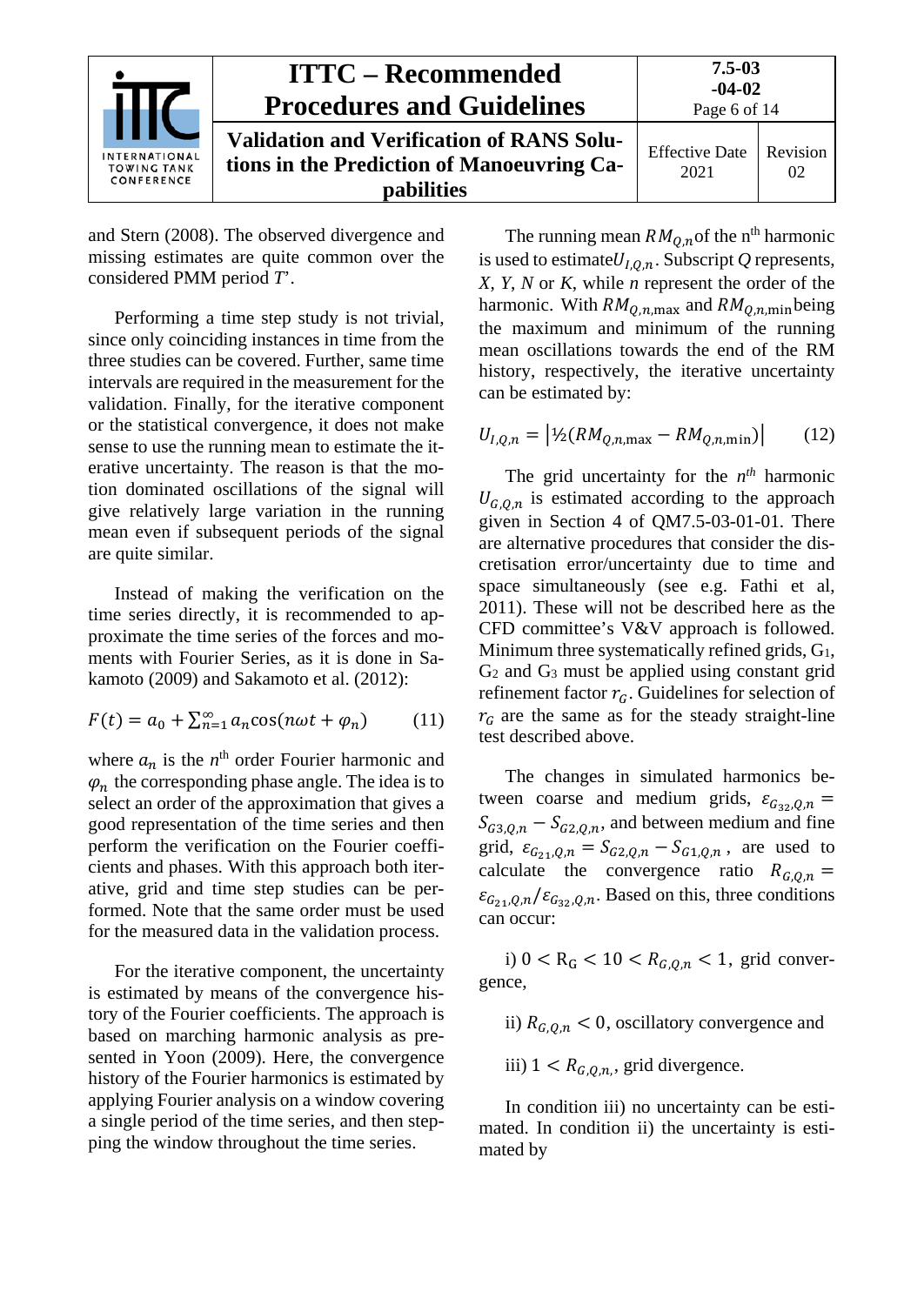

$$
U_{G,Q,n} = |1/2(S_{G,Q,n,\text{max}} - S_{G,Q,n,\text{min}})|
$$
 (13)

where  $S_{G,Q,n,\text{max}}$  and  $S_{G,Q,n,\text{min}}$  are the maximum and minimum values of *S* obtained with the three grids. In condition i) it is possible to use the generalized Richardson extrapolation as proposed in QM7.5-03-01-01.

Finally, for the time component the uncertainty can be estimated by a systematic variation of the time step size. It is recommended to consider three time steps related by a time step refinement factor of 2. For each of the simulations with different time steps Fourier analysis is performed to compute the harmonics for the relevant forces and moments. Afterwards the changes in the *n*<sup>th</sup> harmonic between large and medium time steps,  $\varepsilon_{t_{32},Q,n} = S_{t_{3},Q,n} - S_{t_{2},Q,n}$ , and between medium and small time step,  $\varepsilon_{t_{21},Q,n} = S_{t_{2},Q,n} - S_{t_{1},Q,n}$ , are used to calculate the convergence ratio  $R_{t,Q,n} = \varepsilon_{t_{21},Q,n} / \varepsilon_{t_{32},Q,n}$ . As for the grid uncertainty three conditions can occur:

i)  $0 < R_G < 10 < R_{t,0,n} < 1$ , time step convergence,

ii)  $R_{t,0,n}$  < 0, oscillatory convergence, and

iii)  $1 \lt R_{t,0,n}$ , time step divergence.

In condition iii) no uncertainty can be estimated. In condition ii) the uncertainty is estimated by

$$
U_{t,Q,n} = | \frac{1}{2} (S_{t,Q,n,\text{max}} - S_{t,Q,n,\text{min}}) | \tag{14}
$$

where  $S_{t,0,n,\text{max}}$  and  $S_{t,0,n,\text{min}}$  are the maximum and minimum values of *S* obtained with the three time steps. In condition i) it is possible to use the Richardson extrapolation as proposed in QM7.5-03-01-01.

With estimates for  $U_{I,Q,n}$ ,  $U_{G,Q,n}$  and  $U_{t,Q,n}$  at hand the simulation uncertainty can be estimated for the relevant quantities based on

$$
U_{SN,Q,n} = U_{I,Q,n} + U_{G,Q,n} + U_{t,Q,n}
$$
 (15)

Note that if grid and/or time step error corrections have been applied in the assessment of the grid or time step uncertainties the following quantities must be applied for validation in section [5.3.](#page-11-3)

$$
Sc_{Q,n} = S_{Q,n} - \delta_{G,Q,n} - \delta_{t,Q,n} \tag{16}
$$

<span id="page-6-0"></span>
$$
U_{ScN,Q,n} = U_{I,Q,n} + U_{Gc,Q,n} + U_{tc,Q,n}
$$
 (17)

#### **2.4 Steady circular motions**

The CMT consists of circular motions, which based on a moving reference frame approach can be treated as steady computations. Therefore, verification can be done by following the same approach as used for the static PMM condition described in paragraph 2.1.

## <span id="page-6-1"></span>**3. VERIFICATION OF DIRECT SIMU-LATION OF FREE RUNNING MA-NOEUVRES**

#### <span id="page-6-2"></span>**3.1 Overview**

The main objective of free running tests is prediction of the trajectory as a consequence of the prescribed motion of the control surfaces, e.g. the rudder. Tests or simulations are conducted to evaluate ship manoeuvring capabilities.

This section deals with the direct simulations of a manoeuvre, i.e. the trajectory, using a CFD solver.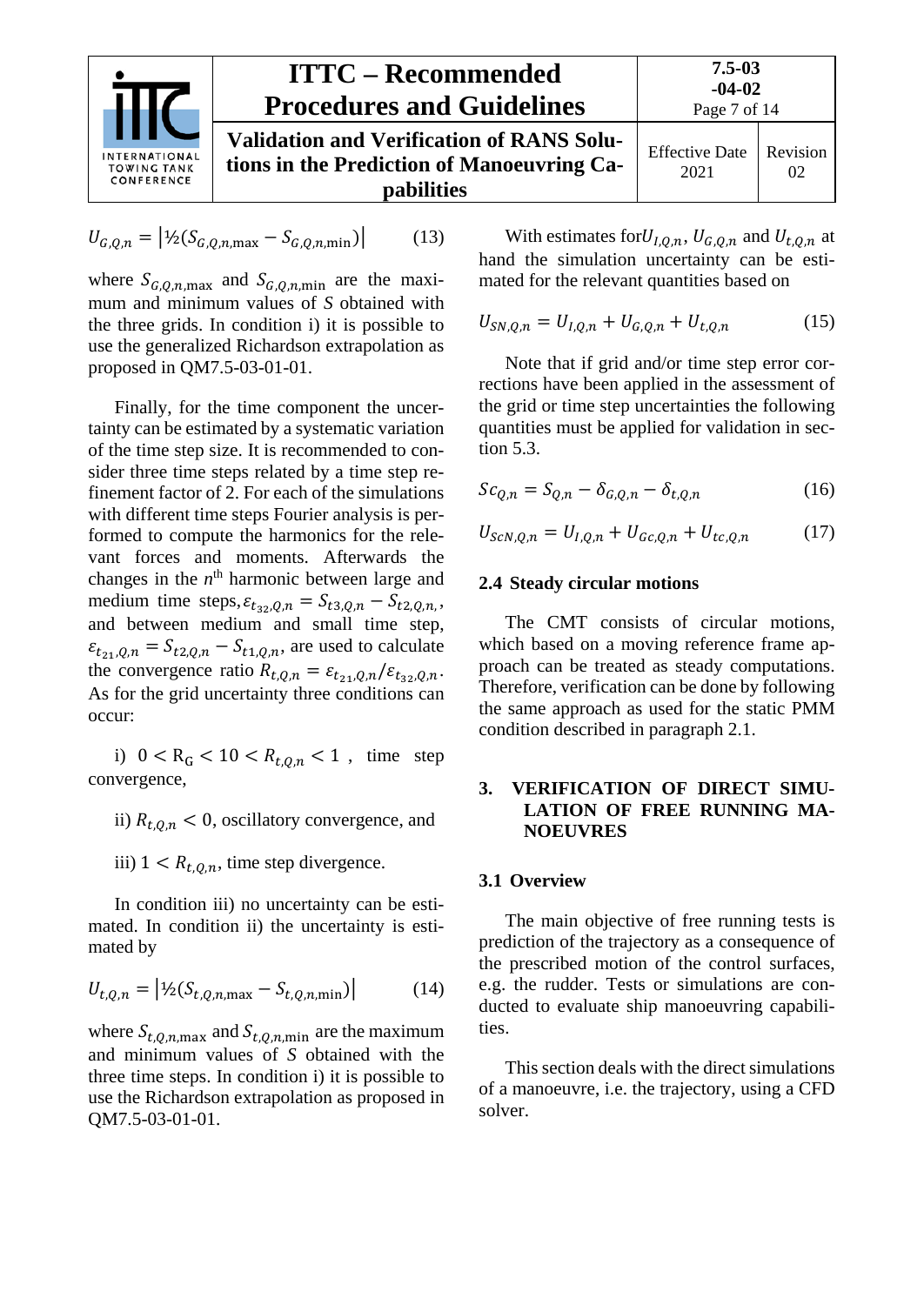|                                                   | <b>ITTC – Recommended</b><br><b>Procedures and Guidelines</b>                                                       | $7.5 - 03$<br>$-04-02$<br>Page 8 of 14 |                |
|---------------------------------------------------|---------------------------------------------------------------------------------------------------------------------|----------------------------------------|----------------|
| INTERNATIONAL<br><b>TOWING TANK</b><br>CONFERENCE | <b>Validation and Verification of RANS Solu-</b><br>tions in the Prediction of Manoeuvring Ca-<br><b>pabilities</b> | <b>Effective Date</b><br>2021          | Revision<br>02 |

The focus is on classical IMO manoeuvres like the  $\pm 35^{\circ}$  turning circle and  $10^{\circ}/10^{\circ}$  and 20°/20° zigzag tests.

Compared to CFD based PMM simulation, the free running simulation is complicated by the integration in time of rigid body motion (Newton second law) in the time loop of the RANS solver.

Ship motions are usually solved for in bodyreference frame to simplify the inertia matrix. RANS equations may be solved in the earth reference frame or in the body reference frame. The latter requires the inclusion of the centrifugal force for the fluid due to frame acceleration. This is an additional difficulty in the discretized equations.

The time step is involved in many different parts of the solver (propeller running, wave runup, courant number, Newton second law) and the verification and validation processes should be conducted carefully.

Moreover, simulations are driven by forces and no more prescribed by ship velocities. More specific motions are included by:

- using appendages controllers,
- imposing the propulsion point,
- performing simulations with 3 to 6 degrees of freedom.

This influences both verification and validation since they will be carried out on position and heading and not on forces.

It is possible to perform the verification process at each time step of the motion time series with the methods in QM7.5-03-01-01 using a global convergence ratio and L2 norm of solution change over the period of time of interest.

This method can relatively easily be applied to grid studies, but convergence studies towards the time step are difficult as described earlier in connection with the dynamic PMM simulation.

Concerning, the iterative component or the statistical convergence, the uncertainty is difficult to estimate over time directly based on RM since the time series has now an unsteady behaviour due to the motion of the ship.

A more practical approach is to consider global parameters as tactical diameter or advance in the verification, instead of the time series.

For the verification of turning circles it is recommended to consider the following global parameters:

- Tactical diameter
- Advance
- Transfer
- Yaw rate (once steady, see [Figure 2\)](#page-8-2)
- Peak yaw rate
- Drift angle (once steady, see [Figure 2\)](#page-8-2)
- Speed loss
- Heel angle (if 4 DOF)

For zigzag test, relevant parameters are:

- First and second overshoot angles
- First and second overshoot time
- Peak yaw rate
- Period

#### <span id="page-7-0"></span>**3.2 Iterative convergence**

For free running computations, the iterative convergence error is due to the inner iterations for implicit methods, or due to the number of sub iterations for pseudo compressible methods.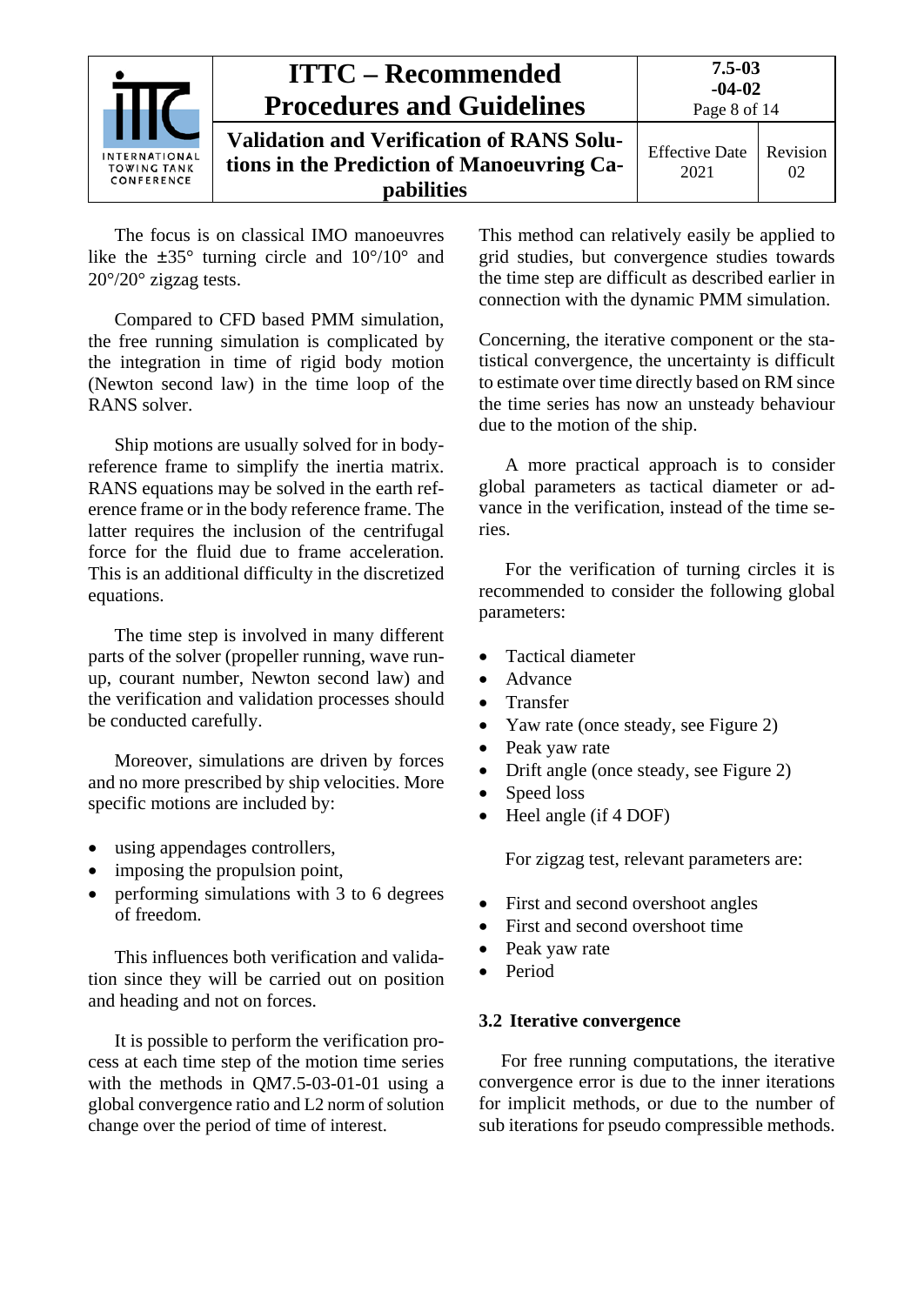

# **ITTC – Recommended Procedures and Guidelines Validation and Verification of RANS Solutions in the Prediction of Manoeuvring Capabilities**

To estimate iterative uncertainties, solutions are computed for different values of inner or sub iterations (*Sk1*, *Sk2*, *... Skn*). The largest variation between solutions is then taken as the uncertainty in the same way as done for static conditions:

$$
U_{I} = |1/2(MAX(S_{ki,i=1\ldots n}) - MIN(S_{ki,i=1\ldots n}))|
$$
\n(18)

## <span id="page-8-0"></span>**3.3 Grid and time step uncertainties**

Grid and time uncertainties are estimated by a generalized Richardson extrapolation. Solutions on minimum three grid levels and three different time steps with a systematic grid and time step refinement ratios  $r_G$  and  $r_t$  are required. For the selection of refinement ratios see the recommendation given in relation to the static analysis above. The remaining verification process for the global parameter of interest can be done in the same way as used for the steady straightline motion in [2.2.](#page-3-2) The only difference is that the verification is performed with global parameters instead of forces.

By focussing on the global manoeuvring parameters both flow and motion solvers are checked at the same time. From a practical point of view this is the most straightforward verification approach. In case a more detailed verification of the body motion integration scheme is required, the approach in [3.4c](#page-8-1)an be followed. This approach however requires access to the source code and is most suitable for code developers.

[Figure 2](#page-8-2) shows an example of time series of velocity drop, yaw rate and drift angle for a steady turning circle simulation from Dubbioso et al. (2012).



<span id="page-8-2"></span>Figure 2: Numerical and experimental time series of velocity drop, drift angle and yaw rate in a turning circle simulations, (Dubbioso et al. 2012).

#### <span id="page-8-1"></span>**3.4 Time integration model**

Free running simulations require to solve the rigid-body equations for the ship. As the hydrodynamic forces are derived from the Navier Stokes (NS) solver, they are on the right-hand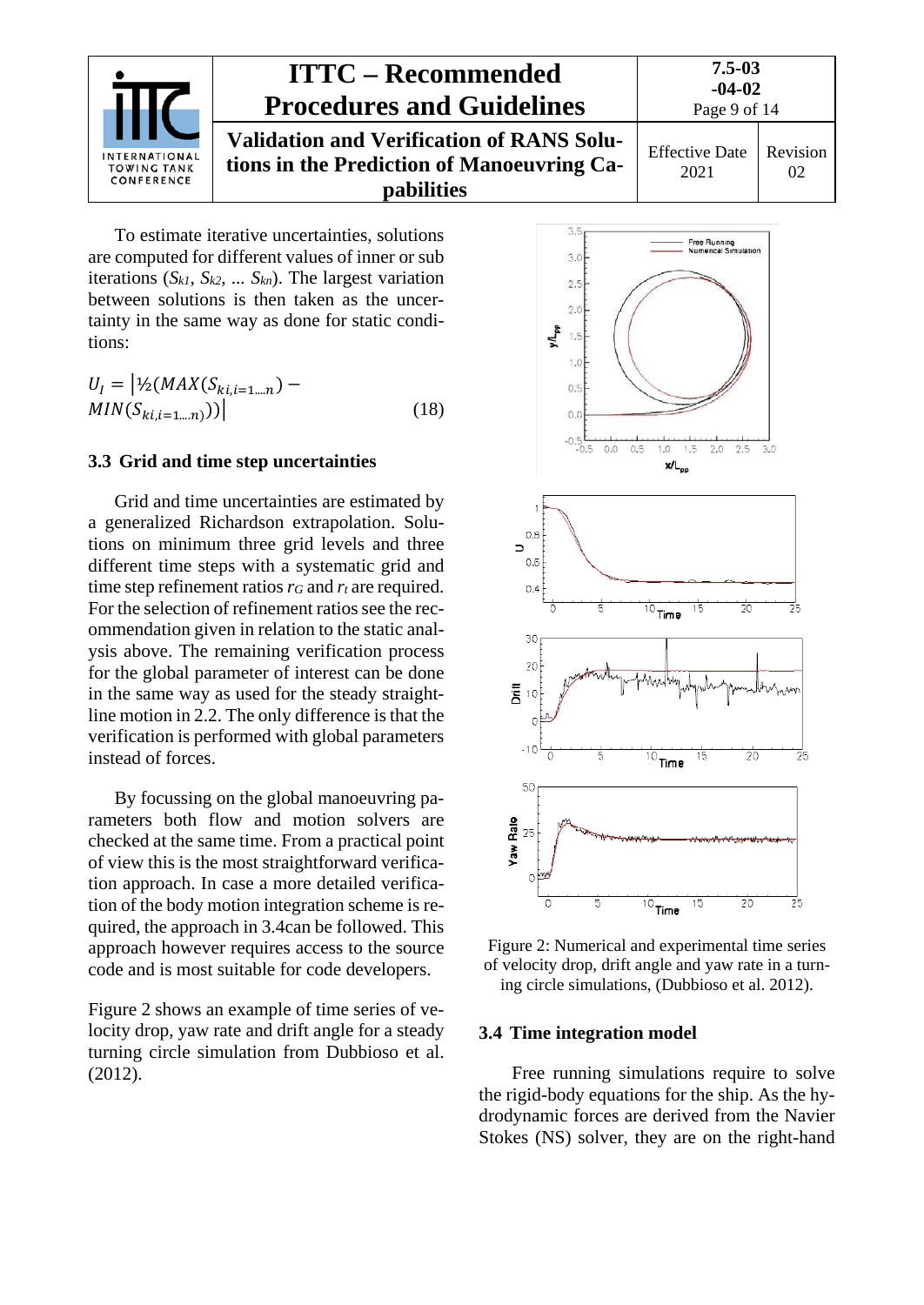

side of the body equations. Specifically, hydrodynamic forces include added mass force in line with ship acceleration. These forces may lead to an unstable resolution of the rigid body equation terms which are dependent on ship acceleration and are on both sides of the equations, see 7.5- 02-06-03 section 3.5.

A common solution to overcome this problem is to decrease the time step to reduce integration errors. Another solution is to use a dummy added mass to re-enforce the left hand side of the rigid body equation which stabilizes the set of equations. So, one has to fix the time step and the dummy added mass accordingly.

Verification of the time integration model and the time step is difficult to achieve since it is embedded into the solver and linked to the hydrodynamic force and then to the time step of the accurate resolution of the NS equations. Different ways are possible to verify both the time step for the rigid body equations resolution:

Verify with a known problem which can be solved analytically and with a time constant similar to what is expected during the manoeuvre (response to step function or other). The equation  $\frac{d^2x}{dt^2} = ((a^2 - 1)x - 2acos(t) \cdot e^{-at})$ with  $a = -0.05$  has the analytical solution  $x =$  $sin(t) \cdot e^{-at}$ . Numerical solutions of this equation using Predictor and Predictor-corrector schemes have been evaluated for different time steps and are presented below.

Depending of the time integration scheme, the required time step to reach convergence is different.



Figure 3 : Verification of the time –integration scheme on a known solution.

Simulate free roll motion using only hydrostatic force. This way the time resolution of the rigid body is disconnected from the RANS equations' resolution. Any viscous damping or added mass effect is neglected and only a restoring moment is considered. For small heel angles the hydrostatic restoring moment is assumed linear.

The roll equation is then similar to a pendulum equation without damping (19). The solution is periodic and the frequency can easily be checked.

$$
I_{oy}\ddot{\theta} + mgl\theta = 0 \text{ and } T = 2\pi \sqrt{\frac{I_{oy}}{mgl}} \tag{19}
$$

With  $I_{\alpha\nu}$  the moment of inertia about the roll axis,  $\theta$  the roll angle,  $m$  mass of the system and the length of the pendulum.

Roll motion is a good candidate for time scheme verification since it is a high frequency motion which should require the smallest time step, see 7.5-02-06-03 section 3.5.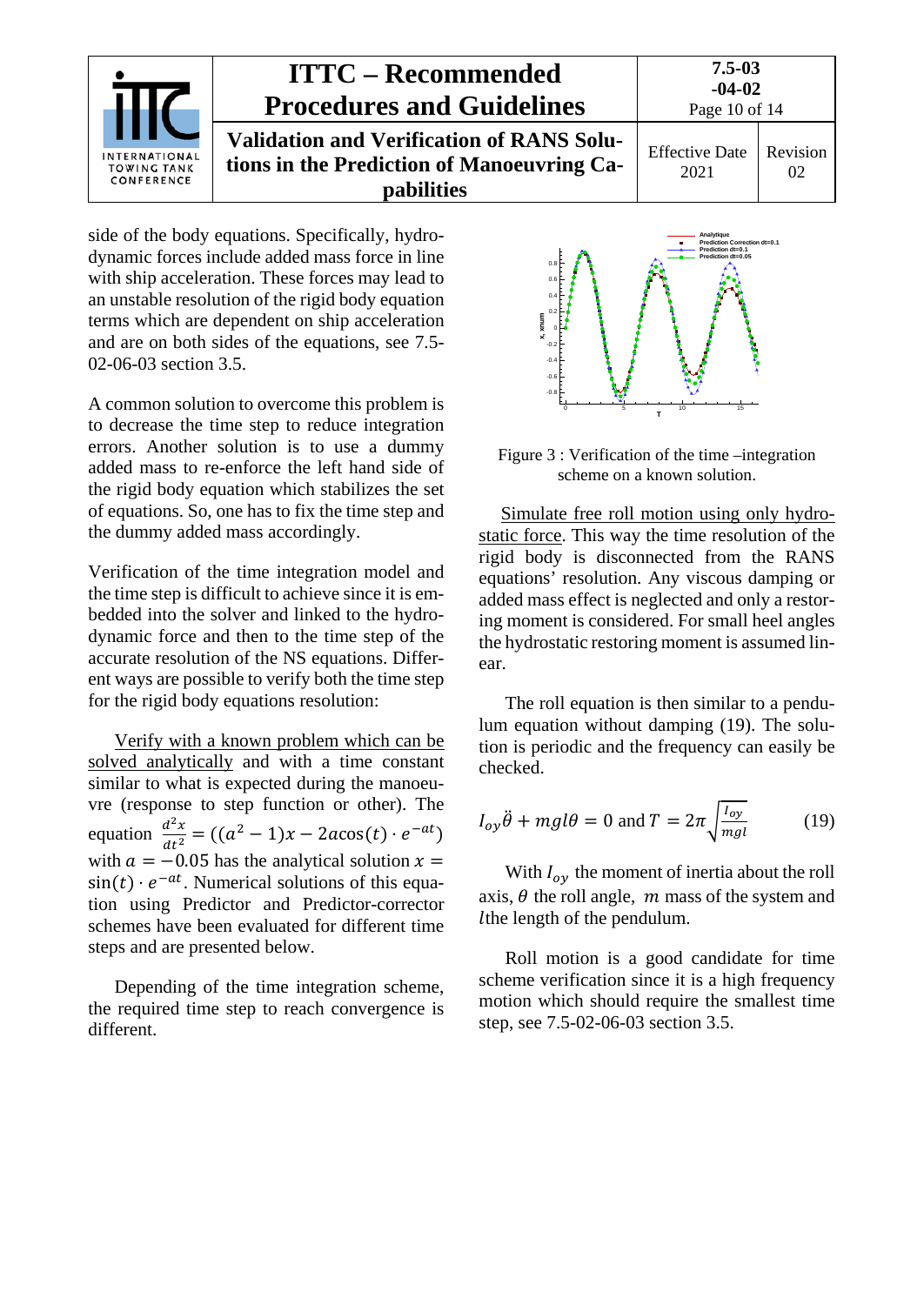|                                                          | <b>ITTC – Recommended</b><br><b>Procedures and Guidelines</b>                                                       | $7.5 - 03$<br>$-04-02$<br>Page 11 of 14 |                |
|----------------------------------------------------------|---------------------------------------------------------------------------------------------------------------------|-----------------------------------------|----------------|
| <b>INTERNATIONAL</b><br><b>TOWING TANK</b><br>CONFERENCE | <b>Validation and Verification of RANS Solu-</b><br>tions in the Prediction of Manoeuvring Ca-<br><b>pabilities</b> | <b>Effective Date</b><br>2021           | Revision<br>02 |

## <span id="page-10-0"></span>**4. VERIFICATION FOR SIMULATIONS IN CONFINED AND RESTRICTED WATER**

# <span id="page-10-1"></span>**4.1 Overview**

Usually, ship motions and flow equations are solved separately. Ship motions are computed in a ship-fixed reference frame and the flow equations are solved in either the inertial frame or a frame moving at constant velocity compared to the earth system.

Simulations in confined and restricted water lead to additional complexity. Not only the flow is influenced by the ship motions but also by the bottom, the side walls, banks or other ships moving closely.

Due to this complexity of the flow geometry, it is sometime necessary to use different reference frames to perform the simulations.

# <span id="page-10-2"></span>**4.2 Single reference frame**

If there is no time dependency in the mesh configuration (i.e. a straight canal, ship sailing in constant shallow water, or two ships with no relative velocities), a single reference frame can be used to solve the flow motion with specific boundary conditions for restricted and shallow water. These specific boundary conditions express that in a reference frame moving with the ship the boundary conditions for the velocity on the walls is not zero, see QM7.5-03-04-01.

The main boundary conditions applied are moving boundary conditions and slip-wall boundary conditions. It should be checked that the boundary conditions are consistent in the reference frame where the flow equations are solved and that they do not induce any spurious velocities or pressure near the boundaries.

Moreover, for restricted and shallow water, the grid has to be dense enough to propagate the wave and pressure fields up to the wall. If computations are performed in very shallow water or in very restricted water, the mesh density between the ship and the wall should be able to model interactions between the boundary layers of the ship and the wall. In this case, the grid density up to the walls has to be included in the grid uncertainty analysis.

# <span id="page-10-3"></span>**4.3 Multiple reference frames**

If the mesh geometry or configuration changes during the simulations, it is then necessary to use different reference frames to solve the flow equations. For example, applications concerning a ship passing another ship or a ship sailing along a bank of finite length are usually treated using a multiple frames approach.

For this approach the overset technique is often used. In this case a grid is linked to the canal geometry/passing ship and another grid is linked to the ship. The flow equations are solved in the two different reference frames of the different grids and flow information is passed from one grid to the other, see Mousaviraad et al. (2016).

A second methodology based of sliding grids may also be used. A grid is then linked to the canal geometry while a second grid, moving with the ship, slides on the first one. This technique imposes some restrictions on the ship motions since the interface on which the grids slide on each other has to be straight or regular, as presented in Toxopeus and Bhawsinka (2016).

The last option is to use a remeshing technic in which the mesh deforms locally around the moving object and in case the mesh quality decreases the flow domain is remeshed, see Randeni et al. (2015).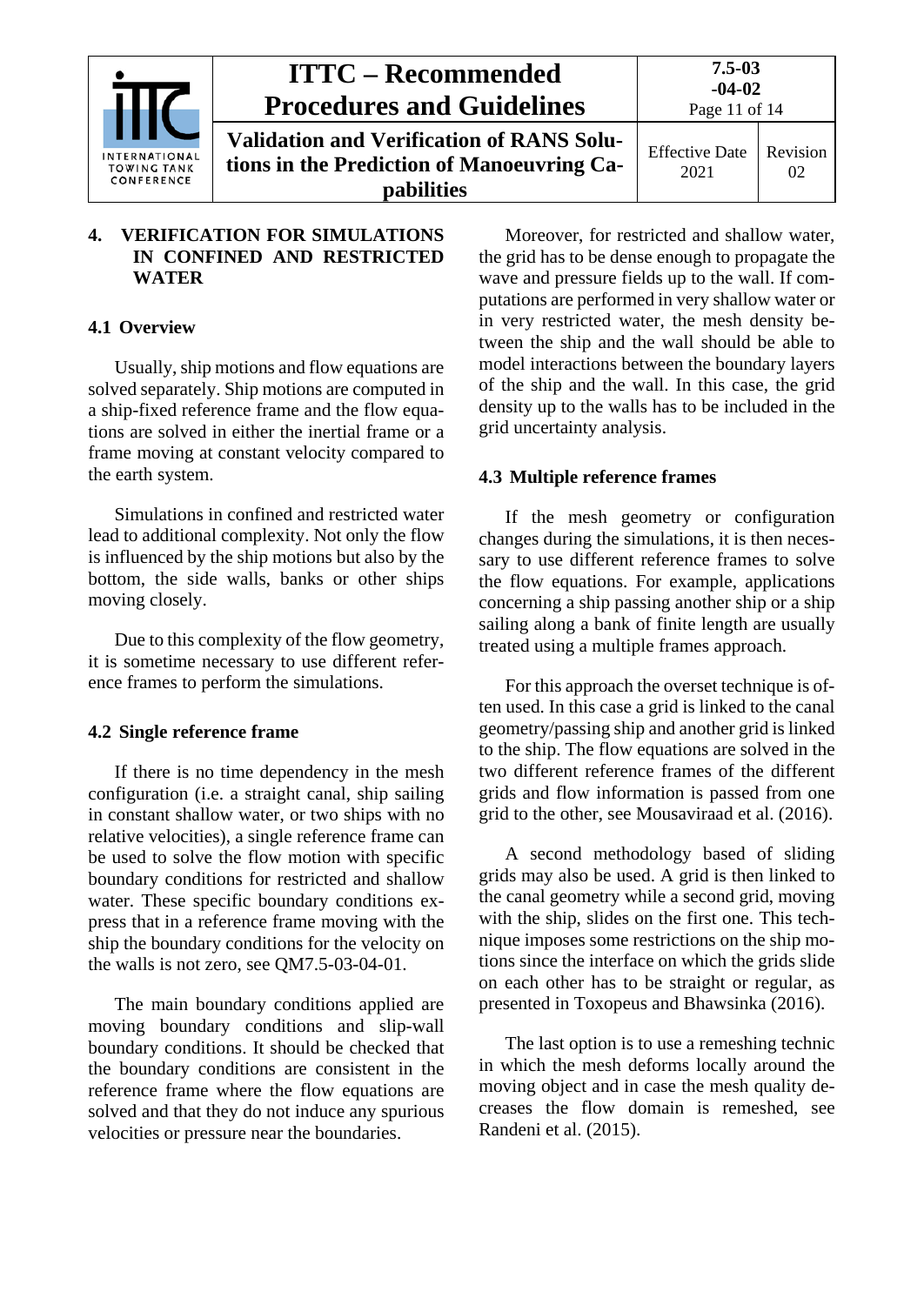

As for the single reference frame case, it should then be checked that the boundary conditions are consistent in the several reference frames where the flow equations are solved, as information exchanges between the different grids and reference frames may certainly not create any spurious or unphysical flow.

#### <span id="page-11-1"></span><span id="page-11-0"></span>**5. VALIDATION OF SIMULATIONS**

#### **5.1 Overview**

Using the terminology from QM7.5-03-01- 01, validation is defined as a process for assessing simulation modeling uncertainty by using benchmark experimental data and, when conditions permit, estimating the sign and magnitude of the modeling error  $\delta_{SM}$  itself as described in QM7.5-03-01-01. To determine if validation has been achieved, the comparison error *E* is compared to the validation uncertainty  $U_V$ , which is the combined uncertainty of the measured data  $U_D$  and the simulation uncertainty,  $U_{SN}$ . If  $|E| < U_V$ , the combination of all the errors in *D* and *S* are smaller than  $U_V$  and validation is achieved at the  $U_V$  level. If  $U_V$  <  $<$  |E|, the sign and magnitude of  $E \approx \delta_{SM}$  can be used to make modeling improvements. It should be noted that high simulation and data uncertainties will make it easier to obtain validation, but at a high level. One should aim for low level validation as this indicates that the simulation is a good representation of reality. To obtain low level validation and more accurate results it is therefore important to have simulations and measurements with low uncertainties.

## <span id="page-11-2"></span>**5.2 Steady straight-line and circular motions**

Assuming that measured force or moment data is available together with the corresponding

data uncertainty and that the verification procedure above has given the simulation uncertainty related to the computed force and moment results, the comparison error and validation uncertainty is determined on the basis of the equations:

$$
E_Q = S_Q - D_Q \tag{20}
$$

$$
U_{V,Q}^2 = U_{D,Q}^2 + U_{SN,Q}^2 \tag{21}
$$

or with correction

$$
E_Q = S_Q - Dc_Q \tag{22}
$$

$$
U_{V,Q}^2 = U_{D,Q}^2 + U_{SCN,Q}^2 \tag{23}
$$

Based on this, it can be determined if validation has been obtained or if modelling errors are present, indicating that the simulation model should be improved. If  $|E_0| < U_{V,0}$ , validation is achieved at the  $U_{V,Q}$  level and if  $U_{V,Q}$  <<  $|E_0|$ , the sign and magnitude of  $E_0$  approximately equals the modelling error,  $E_0 \approx \delta_{SM,0}$ , which indicates the error introduced by the numerical model. Better validation can be obtained if the model is improved and the modelling error is reduced.

#### <span id="page-11-3"></span>**5.3 Dynamic harmonic motions**

Following the same idea as used for the validation of the static straight line test, the comparison error and validation uncertainty for the *nth* harmonic can be estimated from

$$
E_{Q,n} = D_{Q,n} - S_{Q,n}
$$
 (24)

$$
U_{V,Q,n}^2 = U_{D,Q,n}^2 + U_{SN,Q,n}^2
$$
 (25)

or with correction

$$
E_{Q,n} = D_{Q,n} - Sc_{Q,n} \tag{26}
$$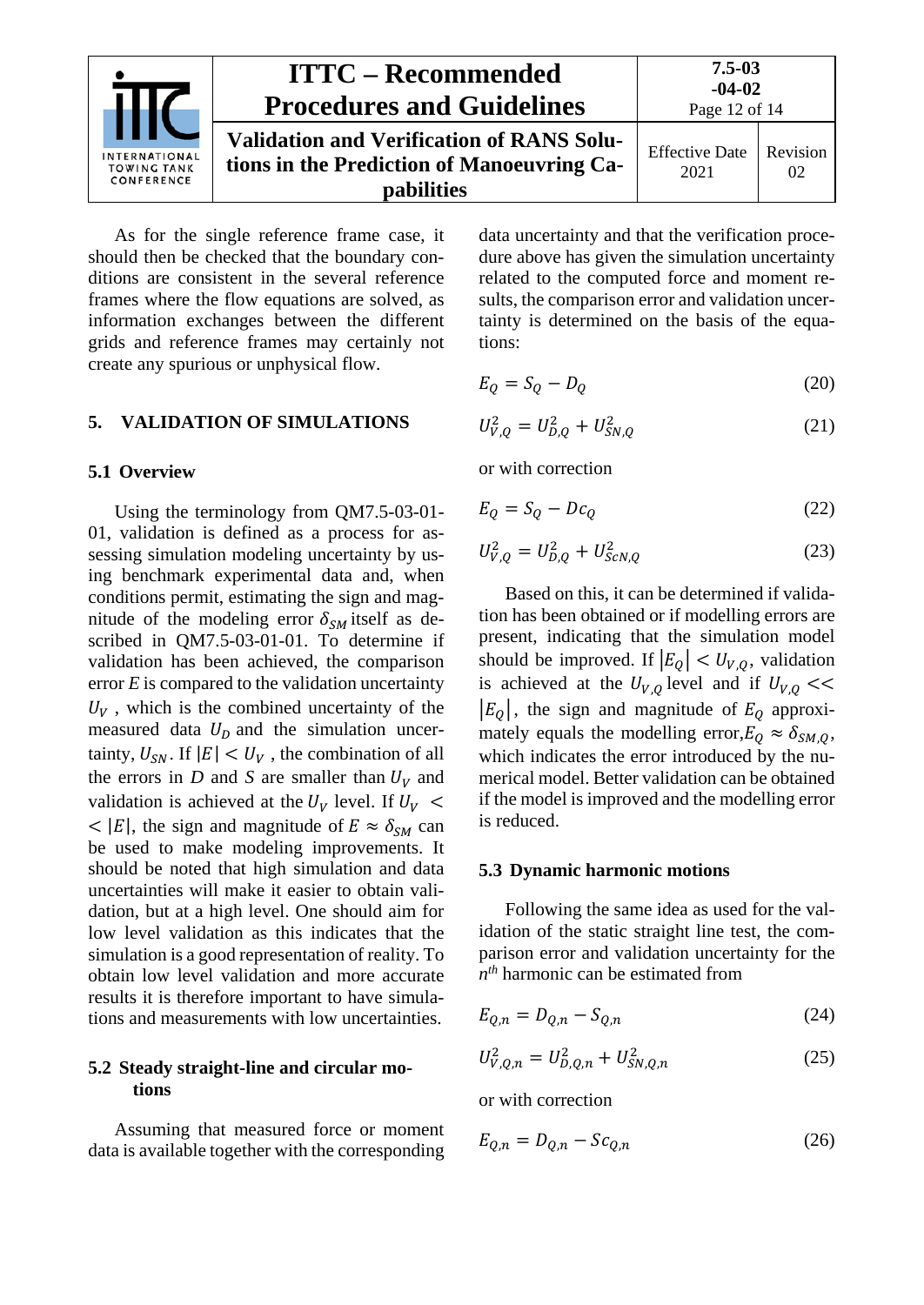

$$
U_{V,Q,n}^2 = U_{D,Q,n}^2 + U_{ScN,Q,n}^2
$$
 (27)

If  $|E_{Q,n}| < U_{V,Q,n}$ , validation is achieved at the  $U_{V,Q,n}$  level and if  $U_{V,Q,n} \ll |E_{Q,n}|$ , the sign and magnitude of  $E_{0,n}$  approximately equals the modelling error, $E_{Q,n} \approx \delta_{SM,Q,n}$ , which indicates the error introduced by the numerical model. Again if the model is improved and the modelling error is reduced better validation can be obtained. So the modelling error can help guiding the need for model improvement.

## <span id="page-12-0"></span>**5.4 Free running manoeuvres**

For the validation, experimental data in terms of time histories of the ships trajectory must be available.

Validations have to be done at the same scale as the tests and results can be analysed in terms of:

- Time histories of position and heading
- Global manoeuvre parameters (tactical diameter,  $1<sup>st</sup>$  overshoot, etc ...)

Typically, the uncertainties are not available for the time series themselves, but even so it is recommended to make a qualitative comparison between measured and calculated trajectory.

On the level of the global manoeuvre parameters, the validation can be performed according to the same approach as used for the static motions in Section [5.2.](#page-11-2)

If validations show large discrepancies, for freerunning computations, the modelling errors may be due to:

• Propeller modelling: computations including running propeller have been performed by Carrica et al. (2008). Computational effort is very important (mesh-time step) but no model is introduced in the simulations. Common practise use models like actuator discs or BEM model. Work of Broglia et al. (2011) show that the model should include a lateral force to get more accurate results on a steady turning manoeuvre.

- Turbulence modelling: computation of flow past a ship hull with drift and yaw may be sensitive to the turbulence model. Flow separation may occur on the aft part of the hull which strongly influences the hydrodynamic forces on the hull and the flow past the propeller (wake fraction) and the rudder. Also the modelling of rudder stalling may be influenced by the turbulence model.
- Free surface modelling: in CFD it is possible to perform the simulations with or without free surface. For ships operating at low Froude numbers, sometimes the free surface is neglected to simplify the computations. However, when simplifying the simulation, it is important to keep in mind that it will influence the simulation results.

## <span id="page-12-1"></span>**6. REFERENCES**

- Broglia, R., Durante, D., Dubbioso, G. and Di Mascio, A., (2011) "Turning Ability Characteristics Study of a Twin Screw Vessel by CFD", International Conference on Computational Methods in Marine Engineering, Lisbon, Portugal.
- Carrica P.M., Paik K.J., Hosseini H.S., Stern F. (2008) "URANS analysis of a broaching event in irregular quartering seas", J. Mar. Sci. Tech., vol 13, pp. 395-407.
- Dubbioso, G., Durante, D., Broglia, R., Di Mascio, A. (2012) "CFD Manoeuvring of a twin